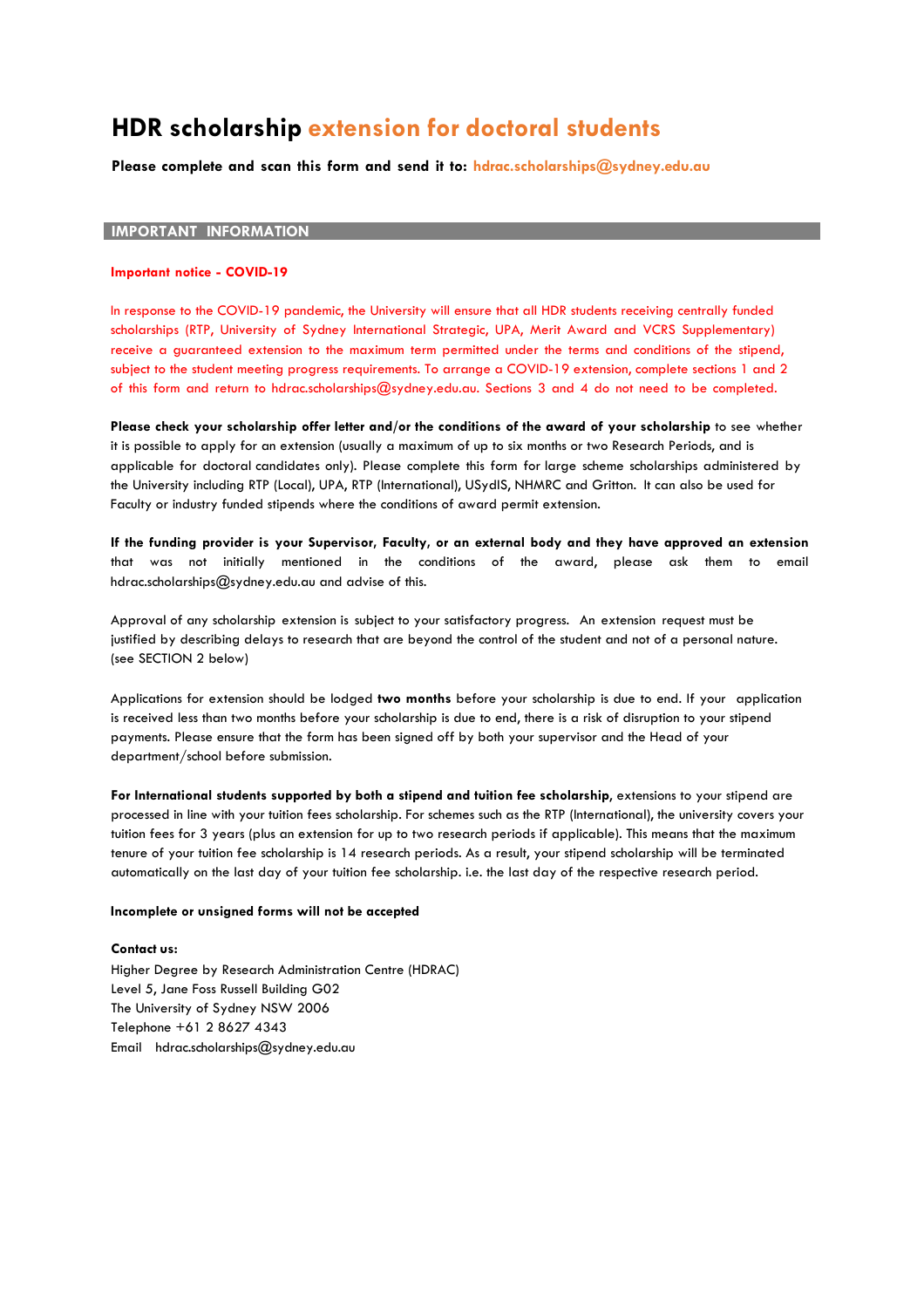#### **SECTION 1: STUDENT**

| Name                                      |                           |
|-------------------------------------------|---------------------------|
| Student ID number                         |                           |
| Payroll ID number (refer to your payslip) |                           |
| Student Type                              | International<br>Domestic |
| University email address                  |                           |
| Best contact telephone number             |                           |
| Degree                                    |                           |
| Attendance                                | Full-time<br>Part-time    |
| Faculty                                   |                           |
| School, department or discipline          |                           |
| Name of scholarship(s)                    |                           |
|                                           |                           |
|                                           |                           |
|                                           |                           |
|                                           |                           |

## **SECTION 2: REQUEST FOR SCHOLARSHIP EXTENSION**

| Length of scholarship extension requested                                                              |  |  |
|--------------------------------------------------------------------------------------------------------|--|--|
| A maximum six (6) months, or two (2) Research                                                          |  |  |
| Periods, may be requested by a PhD or other                                                            |  |  |
| doctorate scholarship holder only                                                                      |  |  |
| Latest date to submit your thesis for examination                                                      |  |  |
| Provide a justification for your extension request that addresses the following:                       |  |  |
| Doctoral candidates have three to a maximum four full-time years to complete research and submit a     |  |  |
| thesis for examination. What research-related problems have delayed your project?                      |  |  |
|                                                                                                        |  |  |
|                                                                                                        |  |  |
|                                                                                                        |  |  |
| Has all required data been collected and analysed? If not, what data collection/analysis remains?      |  |  |
|                                                                                                        |  |  |
|                                                                                                        |  |  |
|                                                                                                        |  |  |
|                                                                                                        |  |  |
| Have all chapters been drafted? If not, describe your progress to date                                 |  |  |
|                                                                                                        |  |  |
|                                                                                                        |  |  |
|                                                                                                        |  |  |
| Do you have a current progress plan? Yes/No                                                            |  |  |
| Are you confident of meeting the latest date to submit your thesis for examination above? If not, when |  |  |
| do you expect to submit your thesis for examination?                                                   |  |  |
|                                                                                                        |  |  |
|                                                                                                        |  |  |
|                                                                                                        |  |  |
| Student's signature                                                                                    |  |  |
| Date                                                                                                   |  |  |
|                                                                                                        |  |  |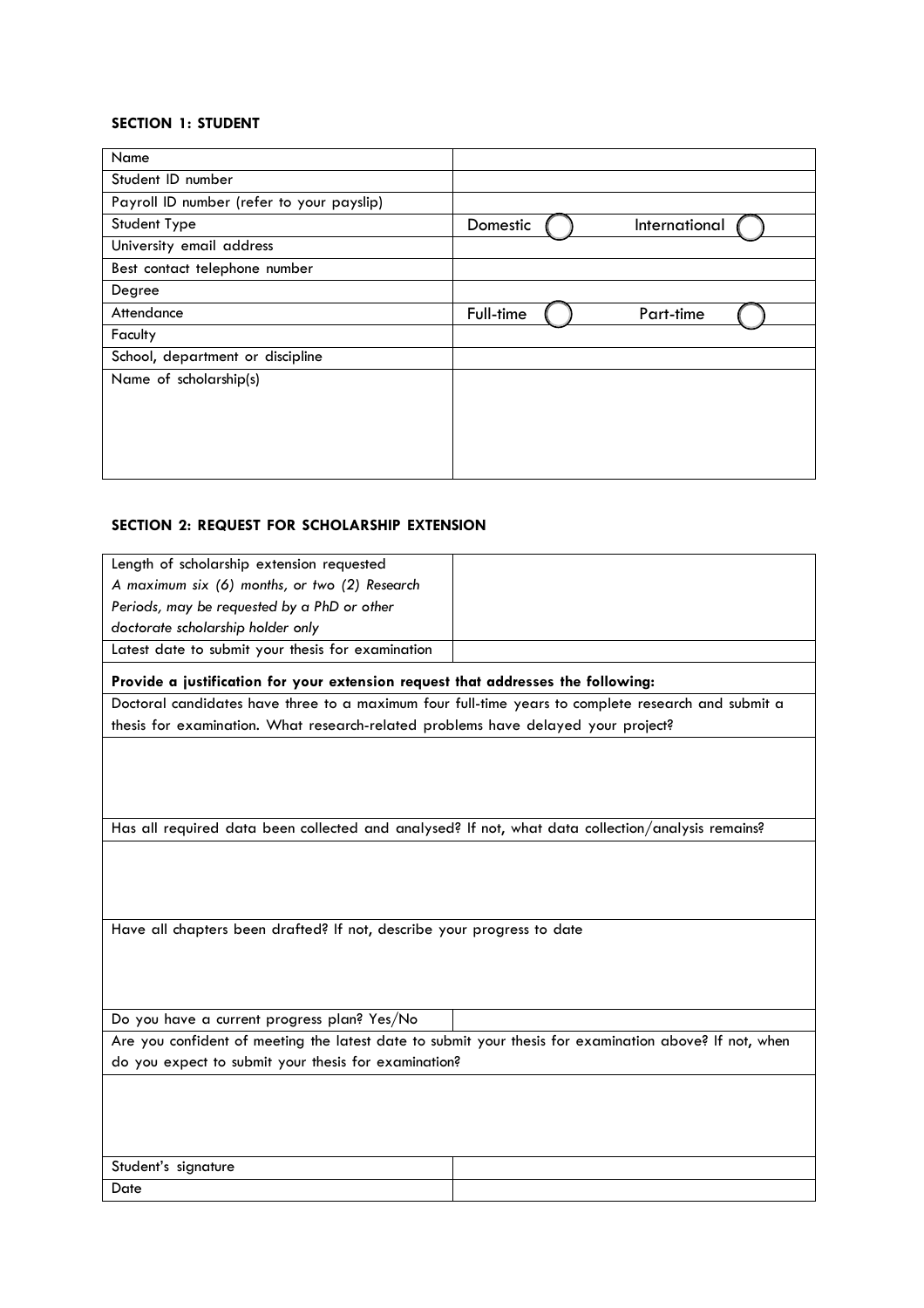#### **SECTION 3: SUPERVISOR TO COMPLETE**

### **These details will be provided to any relevant external funding body, e.g., ARC, NHMRC**

| Supervisor's Name                                                                                                                                                                                                                                                                                                                                                   |  |  |  |
|---------------------------------------------------------------------------------------------------------------------------------------------------------------------------------------------------------------------------------------------------------------------------------------------------------------------------------------------------------------------|--|--|--|
| Faculty                                                                                                                                                                                                                                                                                                                                                             |  |  |  |
| School or department                                                                                                                                                                                                                                                                                                                                                |  |  |  |
| If the student also holds a top-up scholarship funded by a research grant or the School/department, please indicate                                                                                                                                                                                                                                                 |  |  |  |
| in your comments below whether the extension of the top-up scholarship is also approved. For RTP international                                                                                                                                                                                                                                                      |  |  |  |
| student recipients, please provide your acknowledgement of, or approval for, the extension of the student's tuition                                                                                                                                                                                                                                                 |  |  |  |
| fee award.                                                                                                                                                                                                                                                                                                                                                          |  |  |  |
| <b>Comments</b><br>Having read the scholarship extension application (above) I confirm the student's satisfactory progress toward<br>completion. I am satisfied that the reasons for requesting an extension are genuine and related to the student's<br>research. My further comments on the student's estimated date and plan for completion are [if applicable]: |  |  |  |
| Supervisor's signature                                                                                                                                                                                                                                                                                                                                              |  |  |  |
| Date                                                                                                                                                                                                                                                                                                                                                                |  |  |  |

## **SECTION 4: HEAD TO COMPLETE (HEAD OF DEPARTMENT, SCHOOL, ASSOCIATE DEAN as appropriate) (PLEASE NOTE, this approval is only needed for Faculty scholarships in the Faculty of Medicine and Health)**

| Head's Name                                                                                                         |  |  |
|---------------------------------------------------------------------------------------------------------------------|--|--|
| Faculty                                                                                                             |  |  |
| School or department                                                                                                |  |  |
| If the student also holds a top-up scholarship funded by a research grant or the School/department, please indicate |  |  |
| in your comments below whether the extension of the top-up scholarship is also approved. For RTP international      |  |  |
| student recipients, please provide your acknowledgement of, or approval for, the extension of the student's tuition |  |  |
| fee award.                                                                                                          |  |  |
| <b>Comments</b>                                                                                                     |  |  |
| I endorse this scholarship extension application and the comments made by the student's supervisor. In endorsing    |  |  |
| this application, I am satisfied that the need for an extension does not arise from inadequate supervision or lack  |  |  |
| of facilities and that my department/school has provided the expected level of postgraduate research support.       |  |  |
| My further comments are [if applicable]:                                                                            |  |  |
|                                                                                                                     |  |  |
|                                                                                                                     |  |  |
|                                                                                                                     |  |  |
|                                                                                                                     |  |  |
|                                                                                                                     |  |  |
|                                                                                                                     |  |  |
| Head's signature                                                                                                    |  |  |
| Date                                                                                                                |  |  |
|                                                                                                                     |  |  |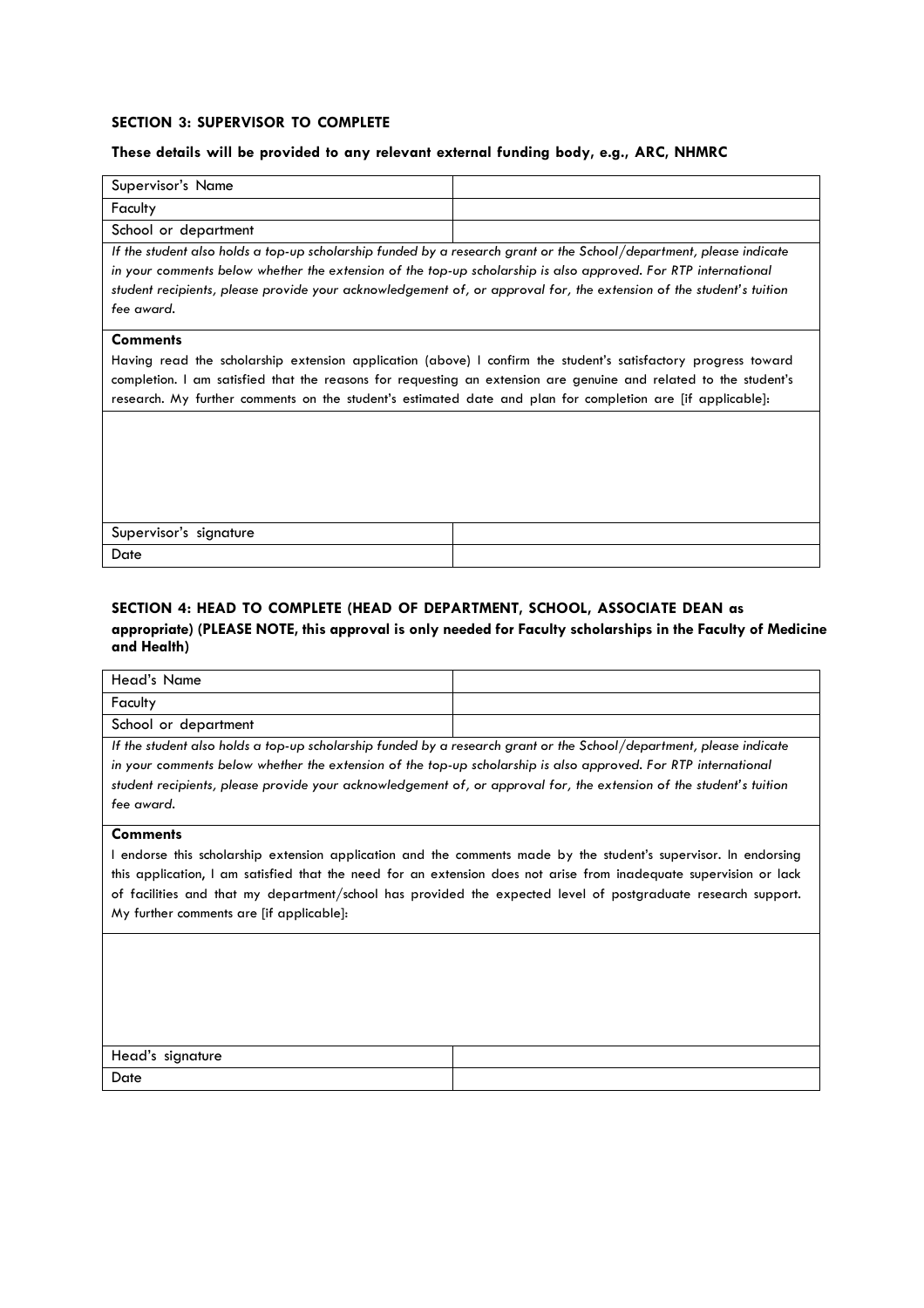## **SECTION 5: OFFICE USE**

| Job#                                                                   | RTP (Local) | <b>UPA</b> | RTP (Intl) |                    | USydIS                        | NHMRC* | Gritton |
|------------------------------------------------------------------------|-------------|------------|------------|--------------------|-------------------------------|--------|---------|
| Job # (Other)                                                          |             |            |            |                    |                               |        |         |
| Yes $\bigcirc$ No $\bigcirc$<br>Currently enrolled in doctoral degree? |             |            |            | Under Examination? | Yes $\bigcirc$<br>No          |        |         |
| Advanced standing (if any)                                             |             |            |            |                    |                               |        |         |
| Start date                                                             |             |            |            |                    | <b>Latest Submission Date</b> |        |         |
| Sick Leave (if any)                                                    |             |            |            |                    |                               |        |         |
| Maternity Leave (if any)                                               |             |            |            |                    |                               |        |         |
| Suspension period(s) (if any)                                          |             |            |            |                    |                               |        |         |
| Current scholarship end date                                           |             |            |            |                    |                               |        |         |
| Extension start date                                                   |             |            |            |                    |                               |        |         |
| Revised (new) end date                                                 |             |            |            |                    |                               |        |         |
| Current rate                                                           |             |            |            |                    |                               |        |         |
| Revised (new) rate and DRC (if applicable)                             |             |            |            |                    |                               |        |         |

\*NHMRC Extensions require approval from NHMRC in the first instance